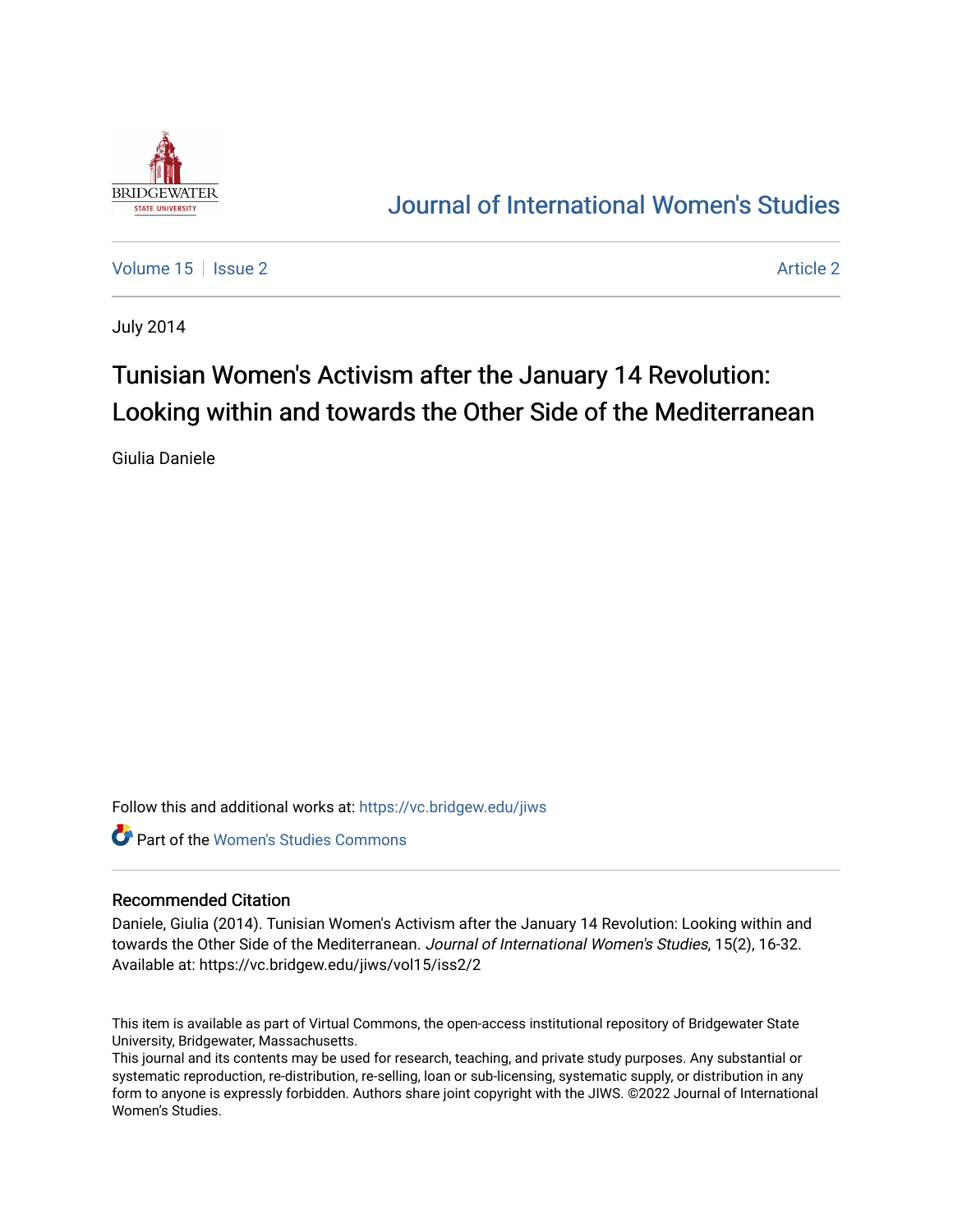#### Daniele: Tunisian Women's Activism

This journal and its contents may be used for research, teaching and private study purposes. Any substantial or systematic reproduction, re-distribution, re-selling, loan or sub-licensing, systematic supply or distribution in any form to anyone is expressly forbidden. ©2014 Journal of International Women's Studies.

#### **Tunisian Women's Activism after the January 14 Revolution: Looking within and towards the Other Side of the Mediterranean**

By Giulia Daniele<sup>1</sup>

#### **Abstract**

Tunisia is widely considered to be the country in which the current round of major upheavals in North Africa and the Middle East began. This paper explores the most prominent instances of women's activism which have taken place in Tunisia in the time which has followed the revolution of 2011. Through analysis of the principal literature related to the subject and the information gathered as a result of fieldwork conducted in the capital city of Tunis in February 2013, the paper examines the most significant transformations which have arisen from the active participation of women in the uprising. The involvement of women in the demand for changes in Tunisia questions whether women's political engagement can be seen as an essential asset within Tunisian civil society organizations, and, if it can, this prompts us to go on to consider the implications of this also for the role of international aid funding (with specific reference to the European Union). Overall, the Tunisian uprising can be represented in terms of a remarkable case in which civil society, including the women's organizations, has played a useful and effective role at a political and social level, ensuring the emergence of a feasible alternative pathway.

*Key Words:* Tunisian Revolution, Feminism, Secularism/Islamism, Transnational Politics, Interviews

#### **Introduction**

The Tunisian revolution<sup>2</sup> has moved on from being described as the most inspiring and outstanding revolt in the Arab world since the beginning of 2011 to a situation where people have experienced deep fragmentations and divisions in relation to what kind of political system,

1

 $\overline{a}$ <sup>1</sup> Giulia Daniele is currently Research Fellow in Political Science at the Sant'Anna School of Advanced Studies. After obtaining her Bachelor Degree in International Studies (2005) and Master Degree in International Relations and Human Rights (2007) at the University of Torino (Italy), she completed her Ph.D. in 'Politics, Human Rights and Sustainability' under a co-tutelle agreement between the Sant'Anna School of Advanced Studies (Italy) and the University of Exeter (UK) in April 2012. Since 2005 she has conducted fieldwork researches in the West Bank, Gaza Strip, Israel and Tunisia, focusing on Middle East politics (in particular, the Israeli-Palestinian conflict) and women's political activism in the MENA region.Her first book is entitled *Women, Reconciliation and the Israeli-Palestinian Conflict: The Road Not Yet Taken* (Routledge, 2014).

 $2^2$  The term 'spring' to indicate the events that have taken place in the MENA region since January 2011 has assumed stereotypical implications, and has been deprived of its original and challenging significance. In reality, it represents a process of rupture with the past regimes and with conservative visions, which is still going on throughout different outcomes. Moreover, this expression has been in the main used by Western academics and media, and only to a lesser extent in the Arab world, where these events have been referred to as the *thawra*, meaning 'uprising' or 'revolution'.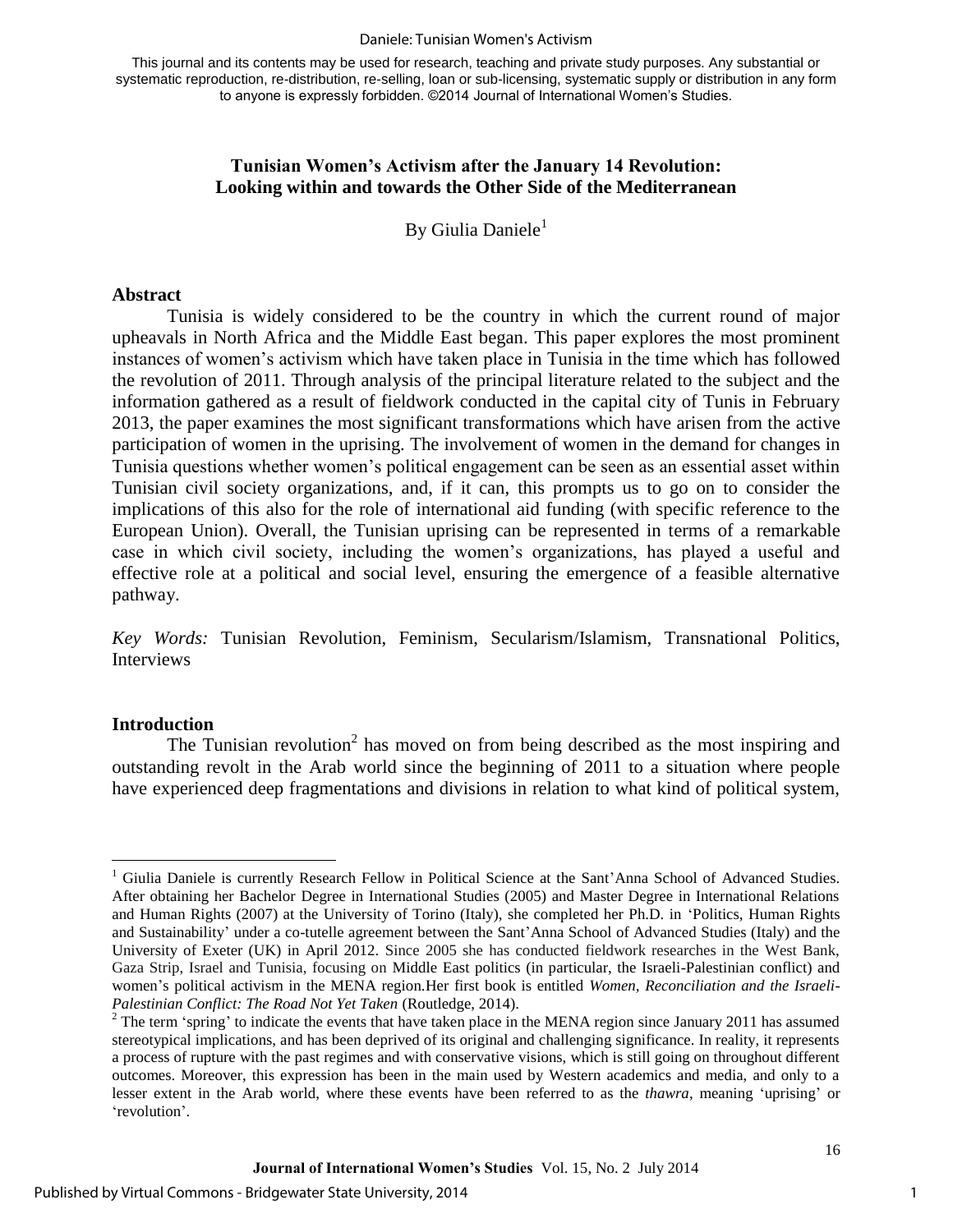reforms and rights to move toward to<sup>3</sup>. In the revolutionary aftermath, an impasse seems to have been reached, which is characterized by confusion, fear, and disenchantment. In spite of this, a number of social and political organizations have become active participants in the transitional process, and this is perhaps most clearly demonstrated by the involvement of women activists, something which has constituted a potential element of hope for other women's movements in the region.

In Tunisian history, the introduction of the Personal Status  $Code<sup>4</sup>$  in 1956 and the establishment of the legal status of Tunisian women in terms of the equality of all citizens before the law<sup>5</sup> have combined to set up one of the first models for women's emancipation in the Middle East and North African countries, as well as women's engagement with political and social transformations has been deeply rooted within society. Since that time, the subject of the status of women in Tunisian society has also become significant in the agenda of the *Islamic Tendency Movement*, the precursor of the *Ennahda* party. Indeed, Shaykh Rachid Gannouchi raised questions concerning the Personal Status Code in his book 'Muslim woman in Tunisia: between Qu'ranic directives and realities of Tunisian society' (1993). However, this has not implied an opposition to gender equality, and this contribution has helped to underline the importance of contextualizing women's rights within the complexity of Tunisian society (Sadiki, 2012).

Since the time of post-colonial independence, Tunisian women have on the one hand struggled against dictatorships and violence, and on the other hand they have addressed their battles towards the traditional religious and cultural norms founded on the principles which exclude women from the public sphere. In the most recent years, a very noteworthy step forward took place just after the revolution, when, in August 2011, Tunisia became the first country in the region to propose withdrawing its specific reservations regarding the CEDAW (Convention on the Elimination of All Forms of Discrimination against Women) $\overline{6}$ . This proposal has to date

 $\overline{a}$ 

 $3$  This paper has been written and submitted in late 2013. It has been updated by the author in March 2014. This update became necessary since, in early 2014, a new constitution has been adopted in Tunisia, and this can be seen as a positive example of successful constitution-making for other similar contexts in the MENA region. In the drawing up of this new constitution, several critical points have been approved, such as those concerning the absence of Shari'a law, freedom of religion, freedom of expression, a ban on accusations of apostasy, freedom of the press, and equality of rights and responsibilities for men and women. This development has underscored the civil character of the country, especially its commitment to gender equality, and will be referred to throughout the paper in relation to the post-revolutionary pathway. The new constitution also promotes a more balanced internal political

system, by neutralizing the political role of the military and the police.<br><sup>4</sup> This has been considered to be one of the most revolutionary family law codes in the Arab world, and governs several critical areas including marriage, divorce, inheritance, and child custody. The Code, preceding the 1959 Tunisian Constitution by three years and improved in 1992 and 1997, has guaranteed that Tunisian women are full citizens with full rights.

<sup>&</sup>lt;sup>5</sup> Article 6 in the 1959 Tunisian Constitution already stated that 'all citizens have the same rights and obligations. All are equal before the law'. Refer to the English translation of the Constitution of Tunisia at the following website: <URL:http://confinder.richmond.edu/admin/docs/Tunisiaconstitution.pdf> (accessed 10 October 2013).

 $6$  Tunisia ratified the CEDAW Convention in 1985, but with numerous reservations: article 9 (2) on equal rights with regard to nationality of children, article 16 (c), (d), (g) and (h) on equality in marriage and family life, article 29 (1) related to the administration of the Convention. CEDAW provides full equality for women in all these matters. In expressing these reservations, Tunisia has explained that the Convention conflicted with its national and personal status code. For more about this controversial subject, see the research reported by the *Association Tunisiennes des Femmes Démocrates* (*ATFD*) in partnership with the *United Nations Population Fund-Tunisia* (*UNFPA*), entitled *La levée des réserves à la convention CEDAW, mais non au maintien de la déclaration générale* (2011).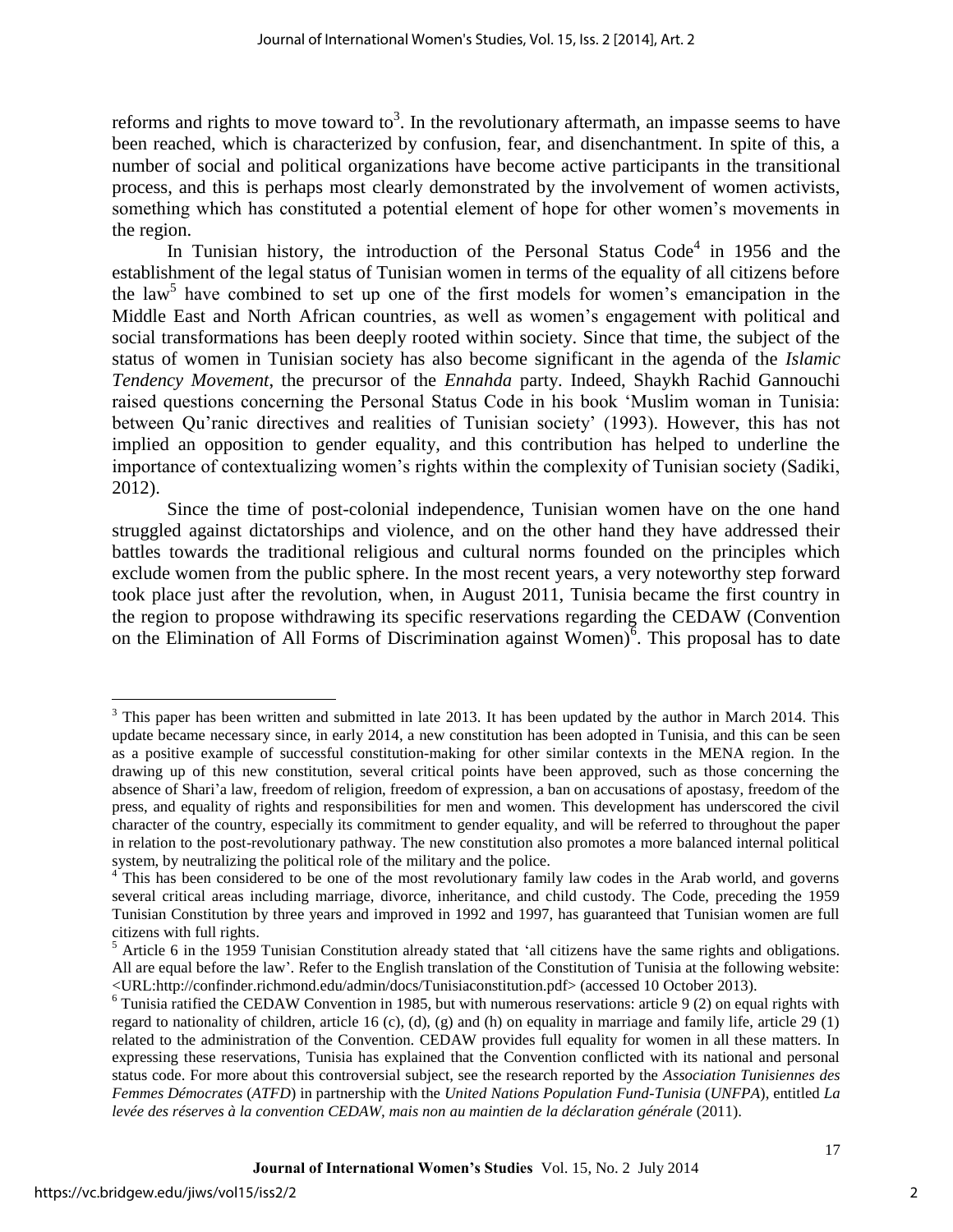remained only a statement of intent, since the current government has not yet enforced such provisions.

As in many other Arab countries, in Tunisia the post-revolutionary euphoria has quickly changed its direction and is heading towards a situation where violent episodes of harassment and intimidation can be directed against women's initiatives calling for gender justice and equal rights. This situation described above represents the background to the fieldwork carried out in February 2013, on which this study is founded. Following an historical overview of Tunisian women's activism, this paper principally focuses on the question of whether, and if so, in what way, Tunisian women's and feminist organizations have changed their agenda in relation to the improvement of women's rights and participation in socio-political transformations during the post-revolutionary transition. Another issue examined throughout this paper is the relationship between secular and religious women's organizations, relationship which is often seen in terms of division. Finally, this research also deals with the main challenges experienced by women activists involved in transnational programs such as those operated in partnership with women's organizations from the other side of the Mediterranean, and particularly those operated under the umbrella of the European Union.

Employing a multidisciplinary approach towards the results of field research<sup>7</sup>, the transcripts of the interviews with Tunisian women activists (both from grassroots and institutional political participation) have been examined to implement a constructive discourse centered on the transitional process. In evaluating these findings, the intellectual as well as the political discussions which considered the role of women activists have been taken into account, with the work of these women being seen as constituting an essential asset within the current socio-political transformations.

#### **Tunisian women's activism: a historical overview**

Once it is understood that any consideration of the current status of women activists in Tunisia which does not place the topic within its historical context can be neither correct nor useful when seeking to contribute meaningfully to the existing literature, Tahar Haddad's political and social thought in his pioneering book entitled 'Our Women in Shari'a and in Society' (1930) emerges as the essential text in this field. Starting from that point, a debate on the role of women inside Tunisian society has prepared the ground for future women's struggles. In particular, in the period immediately following independence from France, the first president of the country, Habib Bourghiba, put reforms related to women and family law at the center of his agenda, although women's organizations did not play a real autonomous role in this discourse.

From the time of Bourghiba's reforms, the term 'state feminism' or, alternatively 'institutional feminism<sup>38</sup>, has been employed as a governmental tool for use in promoting gender

 $\overline{a}$ 

 $<sup>7</sup>$  The selection of data sources has been chosen from among the research documentation produced and published by</sup> the foremost Tunisian women's organizations, such as *Association Tunisiennes des Femmes Démocrates* (*ATFD*) and *Association des Femmes Tunisiennes pour la Recherche et le Développement (AFTURD)*. The interviews with women activists were conducted over a period of two weeks during February 2013 and the language used for these was French (and later translated into English). The field research, based on fifteen open-ended semi-structured interviews, included reference to activists' individual behaviour together with their active political position within their society, and literature review at the *Centre de Recherches, des Etudes, de Documentation et d'Information sur la Femme* (*CREDIF*) and at the *Institut de Recherche sur le Maghreb Contemporain* (*IRMC*).

 $8$  On this topic, see Sophie Bessis (1999), Amira Mhdahbi (2012), Emma C. Murphy (2003).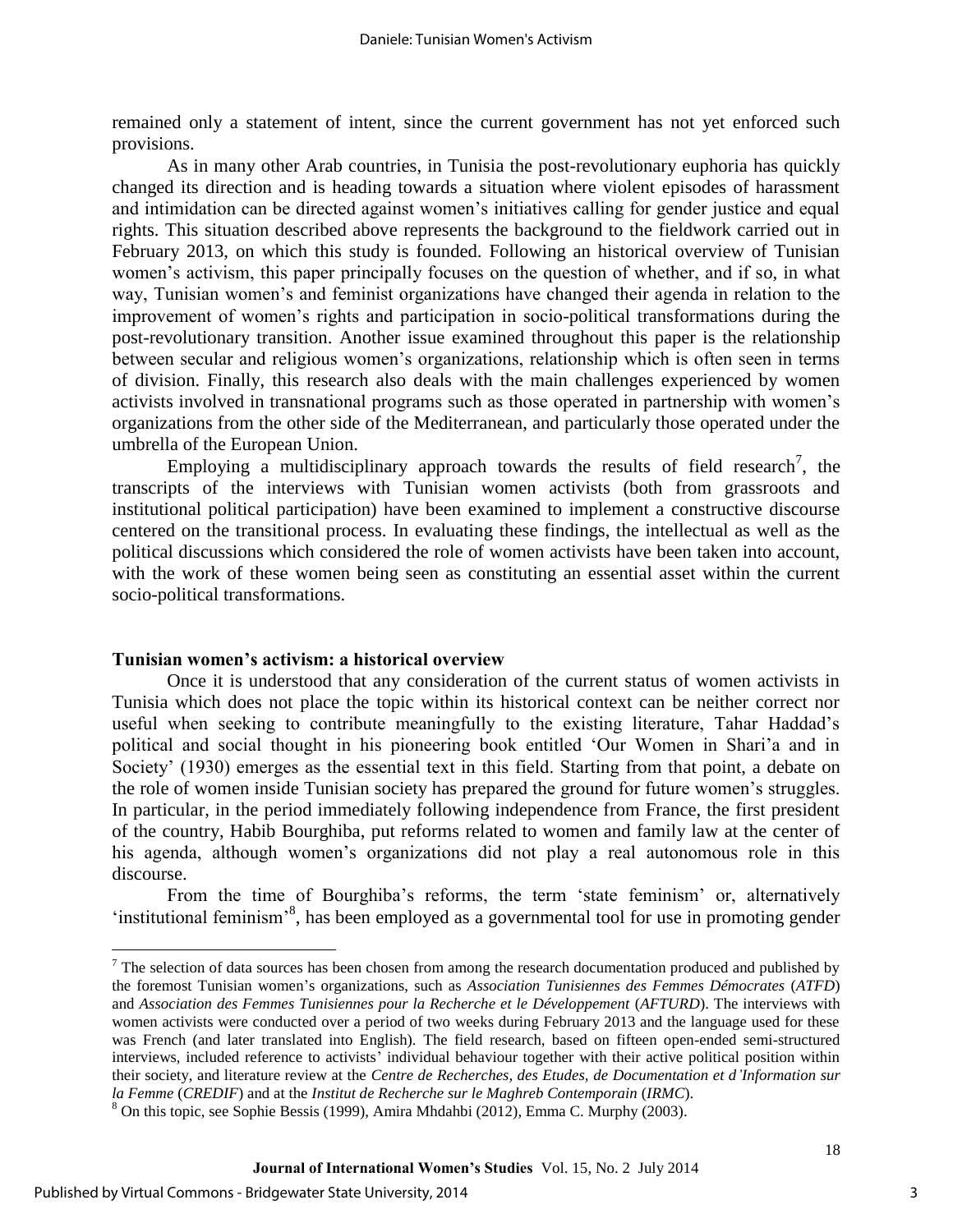equality and women's rights, with the objective of excluding alternative politics experienced by independent feminist activists. This has meant that those who advocated gender rights and women's empowerment in contrast with the government view had to pay a heavy price, and were subjected to vigorous oppression. As the scholar Iqbal Al Gharbi<sup>9</sup> has observed:

We could consider the Tunisian context as an exception; in fact what has been defined as 'state feminism' has achieved a wide improvement of women's rights and equality between women and men. The feminist tradition in Tunisia is very deep-rooted. Whilst on the one hand, such a kind of institutionalized feminism has been promoted, on the other hand, women activists had to struggle strongly against the dictatorship where any form of freedom was prohibited $10$ .

These words demonstrate the way in which the Tunisian government made use of the advancement of women's rights merely as a strategy which could be deployed in order to become internationally accepted by Western countries. However, the relatively successful results obtained by independent women's and feminist movements must be kept in mind, starting with the earliest contributions made at the end of the 1980s when the *Tahar Haddad Club* was founded. This organization embraced critical debates on women's perspectives, with these ranging from topics such as the effect of Tunisian statutory legislation on women to the contribution of women in the labour force. Among their most significant initiatives, the launch of the women's feminist magazine *Nissa* in 1985 (although it was not published for long, and folded two years later in 1987) helped to enable women to confront diverse internal views and examine their desire for autonomy from institutions and parties, and, in a parallel way, from other forms of subjugation such as the cultural influences originating from within Western feminist thought.

From that time, two of the foremost women's organizations began to emerge. The *Association Tunisiennes des Femmes Démocrates* (*ATFD*) and the *Association des Femmes Tunisiennes pour la Recherche et le Développement* (*AFTURD*) were formed in 1982 and in 1986 respectively, although they did not become fully institutionalized until after President Bourghiba's departure. These groups worked together whilst retaining their individual focus, with the former pursuing an activist political agenda, and the latter being directed towards a more research oriented perspective (Labidi, 2007: 15-18).

Referring to what the interviewees have stated whilst describing their political engagement, the majority of *ATFD* activists recognized themselves as feminists, by reflecting on the political methods they have used to pursue women's issues and to make these struggles effective<sup>11</sup>. Among them, Souha Ben Othman, one of the leading *ATFD* activists, stressed her feminist identity thus:

I am a feminist and I cannot deny it in my everyday political activism. I cannot take out my feminist identity since it is part of me. For me 'feminism' means women

 $\overline{a}$ 

<sup>&</sup>lt;sup>9</sup> She has been the first woman professor teaching psychology at the University of Zitouna (Tunis) and the first woman director of the University radio. Despite being the victim of ongoing violence by Salafi groups, she has carried on her primary aim of modernising and rationalising religious teaching in order to reconcile the religious discourse with the concept of human rights as universal values.

<sup>&</sup>lt;sup>10</sup> Interview with Iqbal Al Gharbi, Tunis, February 20, 2013.

<sup>&</sup>lt;sup>11</sup> More details on *ATFD* political aims and projects are available on their website at: http://femmesdemocrates.org (accessed 15 July 2013).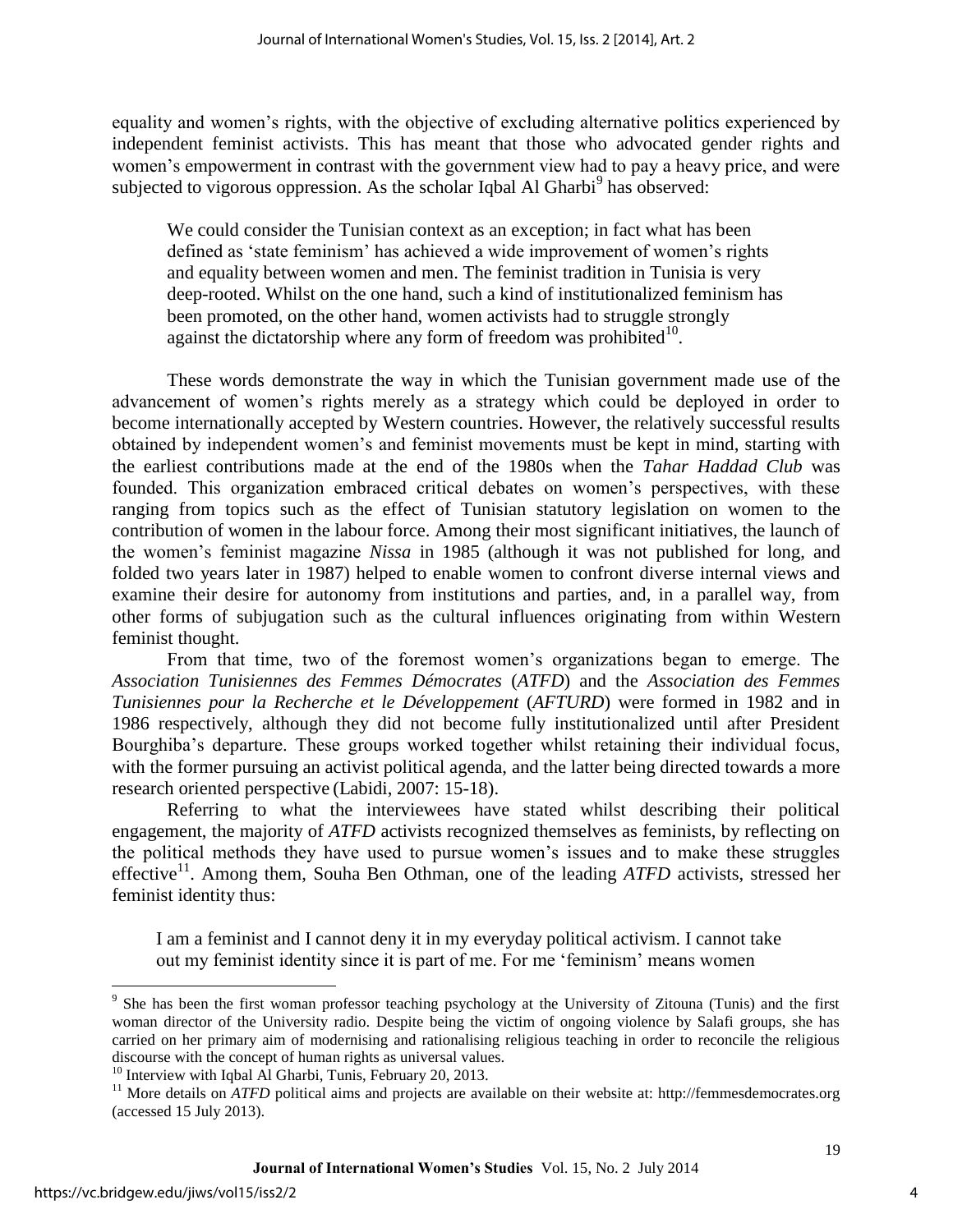should occupy the same position in society in comparison with men. Women should have same rights as well as same obligations, without any kind of discriminations. Feminism means protecting women regardless of their social background, political identity, position. Women and men are equal in all sectors $^{12}$ .

As in many other similar contexts, Tunisian women's activism cannot be defined through a univocal picture, but must rather be seen as a diverse and fluid movement linked with the everyday reality of the country. The growth of women's and feminist organizations in Tunisia has stressed the double task of fighting against any form of discrimination between men and women, and of completely removing the exploitation, oppression and domination caused by strong asymmetries existing among diverse individual, religious, gendered and social class relationships (Marzouki, 1993:18). In this way, the intersection between autonomy and pluralism has been emphasized both at the grassroots level and in academia.

Within such a framework, since the end of 1990s, one of the co-founders of *AFTURD*, the sociologist and feminist activist Ilhem Marzouki, has added a strong critique directed towards the failure of historic women's organizations to provide a real status of change and political autonomy. In her writing, she attempted to question women's active participation from within their own organizations, underlining that:

The current women's associations, set up on such a difficult ground, have not realized that what is at stake could represent the re-establishment of a just balance since their elite formations have turned more towards a political partnership, rather than a social mobilization.

(Marzouki, 1999: 7)

#### **After the revolution: between fragmented politics and challenging debates**

Jumping forward in time to the most recent period, the gender parity requirement within political parties, and in particular the Islamist party *Ennahda*, has apparently been assured by its holding of more than twenty per cent of seats in the National Constituent Assembly<sup>13</sup>. Until October 2011, *Ennahda* has appeared to be quite sensitive to the Personal Status Code and to consent to working in such a framework; however, a controversy centered around article 28 of the first constitutional draft in 2011 describing women's and men's roles as 'complementing one another within the family' has represented a very difficult barrier to be overcome (Sadiki, 2012). In fact, the victory party *Ennahda* has suggested reconsidering some of the clauses of the Code that could be seen as being in contradiction with Islam. Following this political direction, the whole of Tunisian society has debated on the issue of women's rights and, for the first time, on the possibility of giving way to the principle of 'complementarity', rather than supporting the founding pillars of 'equality'.

In this sense, 'complementarity' in effect means that women's rights exist only in relation to men's rights. In that circumstance, and in becoming directly linked with the rights and roles of men, women would have lost their status of being full citizens. This would have been a backward

 $\overline{a}$ 

 $12$  Interview with Souha Ben Othman, Tunis, February 14, 2013.

<sup>&</sup>lt;sup>13</sup> In the 2011 election, women obtained 49 out of 217 seats, and in particular women from *Ennahda* took 42 out of 89 seats. The Islamist party is one of the oldest in North Africa, originally inspired by the *Muslim Brotherhood* in Egypt and, among its founders, one of the most well-known leaders is Rachid Ghannouchi.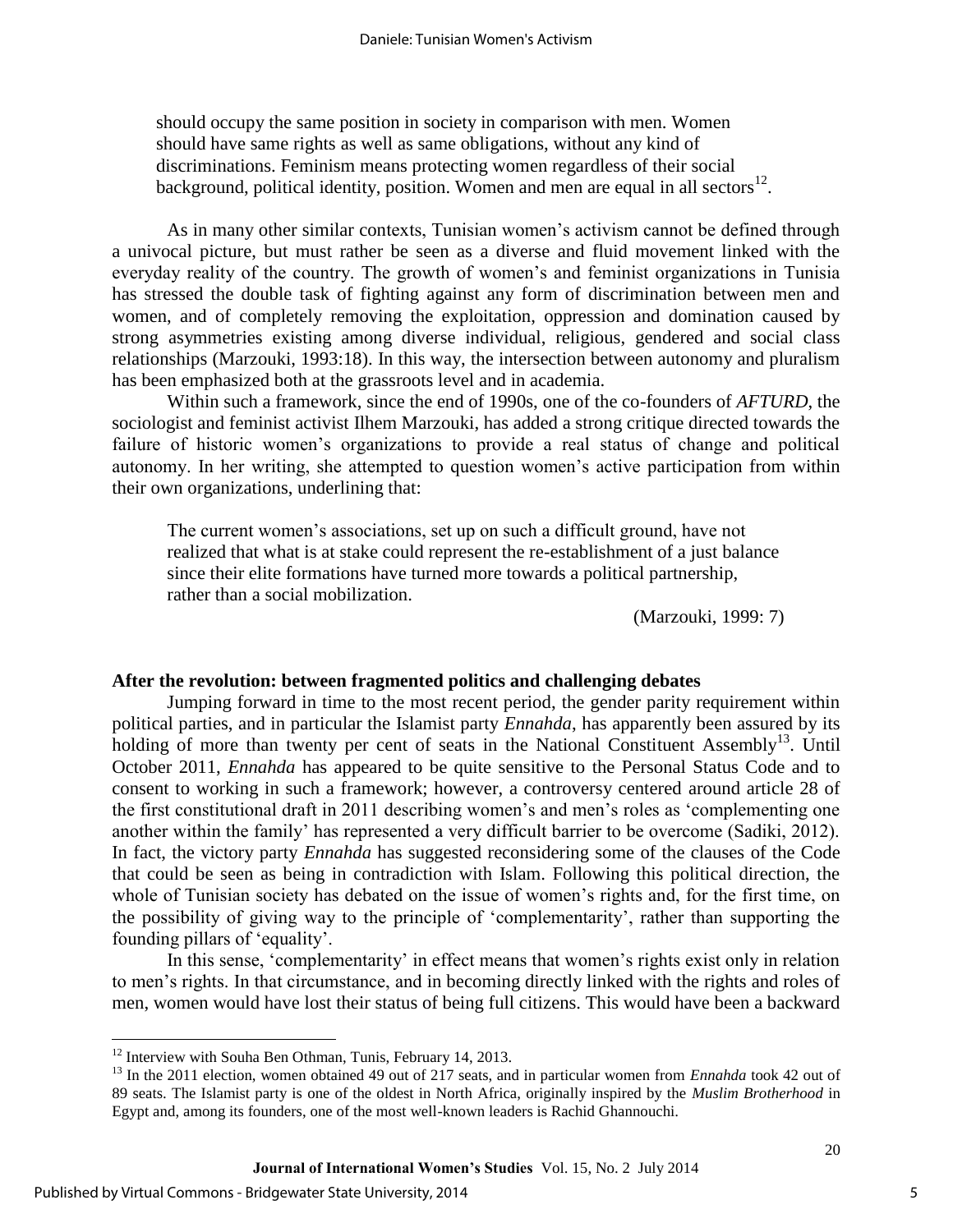step compared to the various expressions of commitment to women's rights in the Tunisian political narrative. During the constitutional process and during the 2011 election campaign, this question has been surrounded by strong ideological divisions and growing internal struggles, up to the time of the completion of Tunisia's new constitution in January 2014. This most recent document emphasizes equality between men and women and forbids gendered discriminations.

Whilst being seen as one of the biggest threats towards women's lives in the transitional scenario, Tunisian women's feminist and secular organizations have remained vigilant, safeguarding their fundamental rights and freedoms so as to confront the widespread veil of silence concerning gendered violence. In such a debate, Souha Ben Othman expressed her concern about that situation, explaining the most difficult moments in the process of postrevolutionary transition:

After the revolution, the majority of women's rights acquired throughout a long history of emancipation have been put in danger. Today we risk our rights, our Constitution, our struggles. At many levels, women's rights are questioned by both legislative tools and political practices. Today, Tunisian women are afraid of going out for the reason that we do not know what could happen in the street<sup>14</sup>.

In Tunisia's emergent civil society, this cause has been at the center of a contentious public debate, and women's persistence about the possibilities for change has produced the final omission of the 'complementarity' cause from the second and third drafts of the constitution. The following collective declaration, published by a network of women's and feminist associations mobilising to assert their rights to full equality and citizenship, represents one of the noteworthy examples of the way in which Tunisian women have continued to struggle after January 2011:

Complete solidarity and unity towards the preservation of our rights and the establishment of citizen equality in favour of women; irreversible determination to defend what we have acquired through the Code of Personal Status and to respect the international conventions concerning human rights, including women's rights.

(Declaration of *Tunisiennes pour les droits des femmes, l'égalité et la citoyenneté*, 13 August 2011)

From the revolutionary outset and in relation to women's institutional representation, the presence of a considerable number of women on electoral lists and in the National Constituent Assembly has been seen as a political tool used mainly to convince people of the closeness of political parties, and particularly of *Ennahda*, to gendered issues, by often instrumentalising the role of women. However, the context of the drafting of the new constitution has generated a participatory debate on gender issues in which Tunisian women, both Islamist and secular, have occupied crucial positions. As described in detail by the scholar Amel Grami:

Before the revolution Islamist women could not declare their belonging, their identity narrative, but after the election we should ask them why only wives, sisters, daughters of *Ennahda* men activists have been elected. In my opinion women are not independent activists, they are the expression of their males. On

 $\overline{a}$ 

 $14$  Interview with Souha Ben Othman, Tunis, February 14, 2013.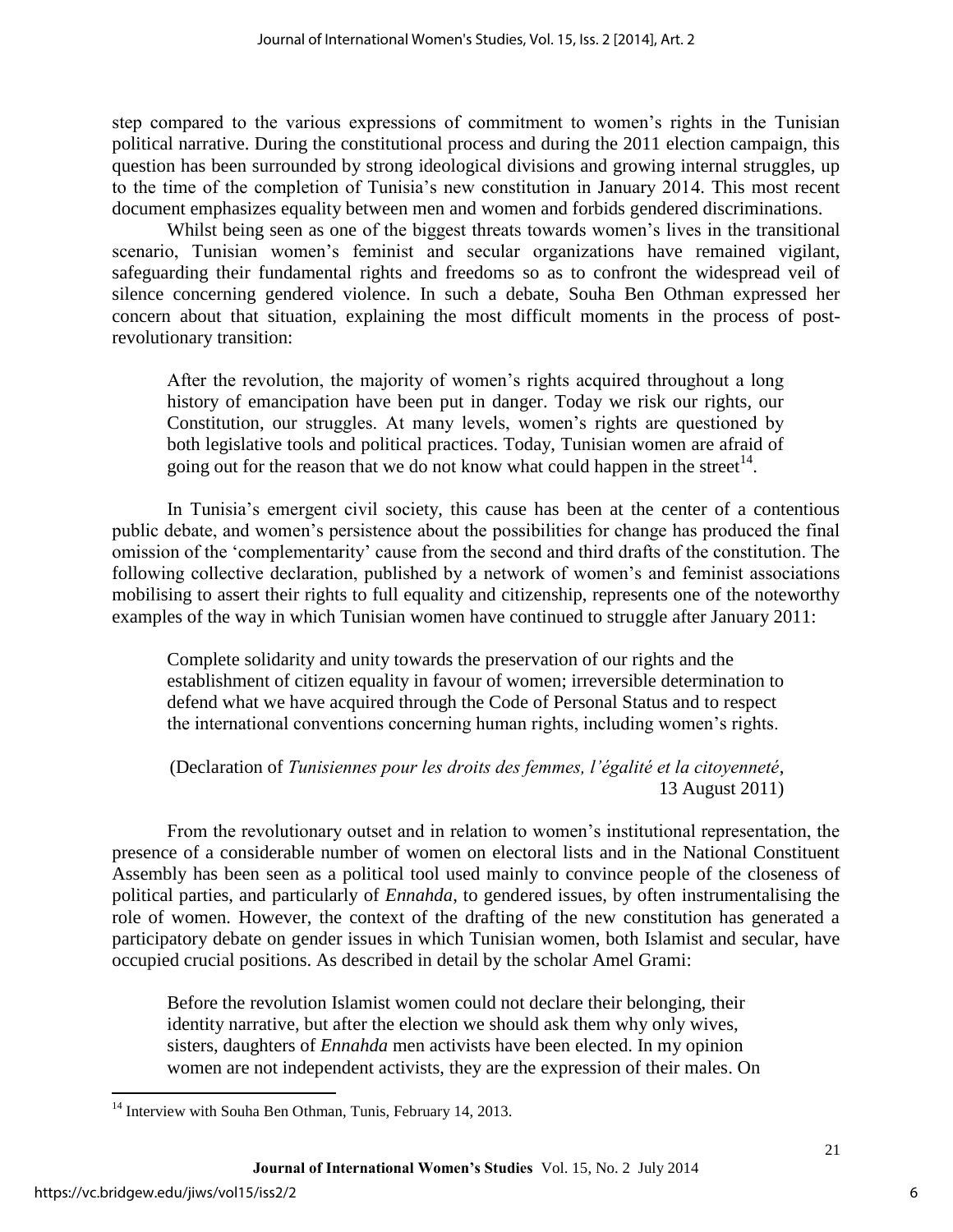the other hand, Islamist women are very implicated in helping poor people in their difficult daily lives, even though they do not have a political discussion inside their organizations and political parties<sup>15</sup>.

As many of the interviewees who contributed to the field research referred to in this paper have confirmed, women have been present in most of the important events within the revolution frame, and this has been manifested in a number of decisional and organizational steps, as well as in the coordination of the main strategies to be developed. The heterogeneity of the groups of women involved has reflected different political, ideological and gender-focused frameworks (from secular to religious, from middle-class to poor status, from well-educated to illiterate). By attempting to reverse the traditional political pattern, the opening of public spheres to women has allowed them to experience active participation in the political scene.

Other interviewees have stressed the necessity of keeping in mind the work done by prerevolution activists when considering the post-revolution situation, since in the aftermath all people have become 'activists'. Nevertheless, it is also important to remember those who have already been active under the regime, especially women who struggled vigorously against the dictatorship to achieve their rights and a just equality between men and women. Pre- and postrevolution experiences have engendered considerable changes in terms of how politics is done: everything has been transformed in the Tunisian political scene with the introduction of a stronger role taken on by civil society.

Moreover, as described by Tunisian women activists engendering controversial debates in order to find a united voice, two of the essential aspects of their work consist of their challenges against patriarchy and their multifaceted interpretations of 'feminism(s)'. The majority of women interviewees have expressed a variety of narrative identities in relation to their political mobilization, as Mounira Yacoub, a historical left-wing activist, has stated:

I define myself as a Tunisian woman activist since I am not only engaged with the feminist movement. First of all, we need the liberation of human rights at every level (political, economic, social, cultural) and to teach it to all people, not only to women. On the other hand, political activism experienced by women has taken a central function in Tunisian society, even though as women we do not have key roles, power and equality with men yet<sup>16</sup>.

Further interviewees' perspectives have underlined how struggles for women's rights are not separable from the rest of the struggles for human rights and equality, and how these struggles involve questions which are at the same time social and political. The will to pursue new viable practices to challenge the condition of impasse in which the majority of Tunisian civil society organizations, and above all those from women's and feminist backgrounds, have survived in recent years, has been well expressed by the current president of the *Association Tunisiennes des Femmes Démocrates*, Alhem Belhadi. In her view:

We, as women activists, need to integrate our ways of doing politics within the widest global context in which unequal relationships between men and women are still increasing and generating more and more discriminations, including social

 $\overline{a}$ 

<sup>&</sup>lt;sup>15</sup> Interview with Amel Grami, Tunis, February 21, 2013.

<sup>&</sup>lt;sup>16</sup> Interview with Mounira Yacoub, Tunis, February 13, 2013.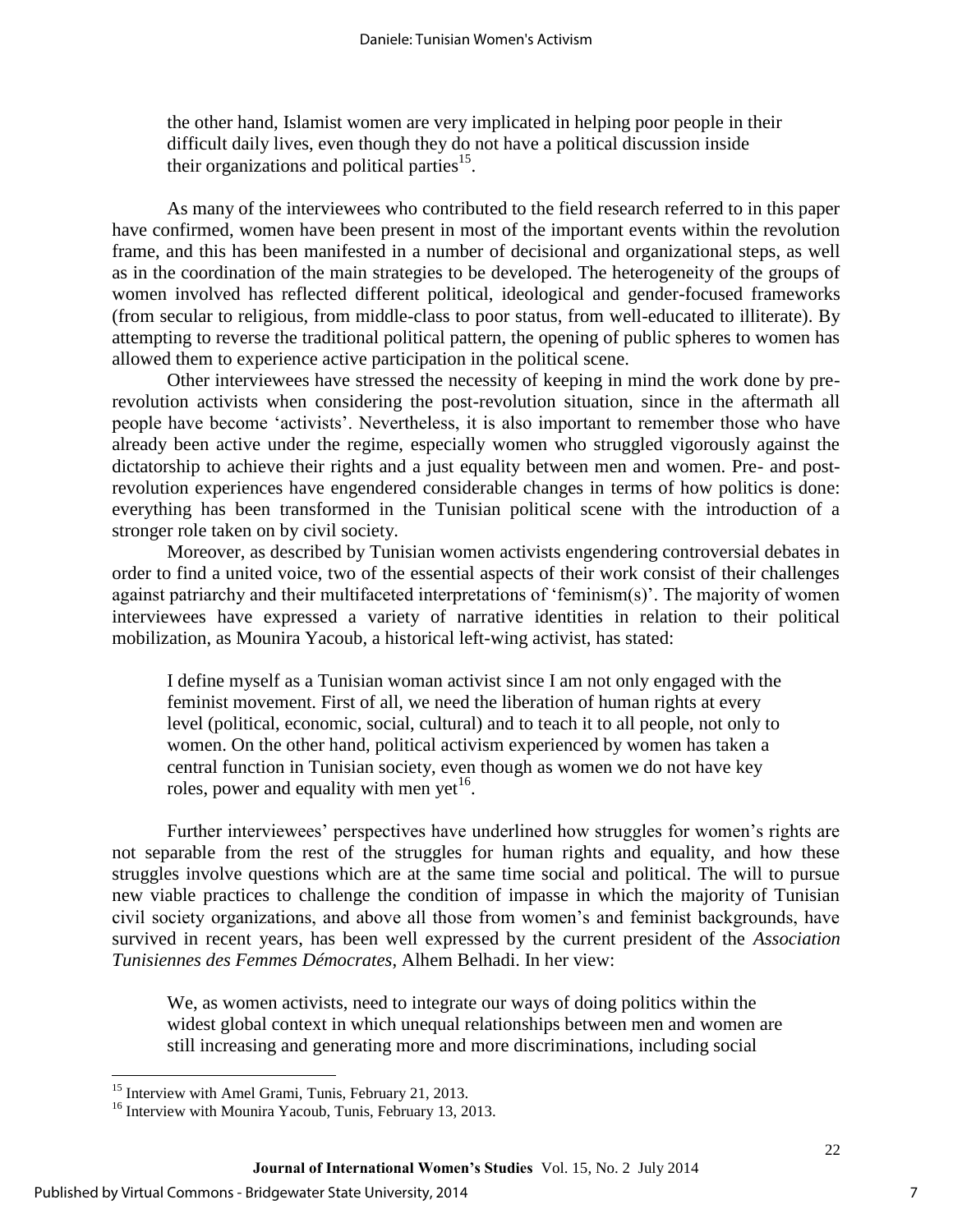class asymmetries and disparities within the family<sup>17</sup>.

Indeed, many women activists have continued to be vulnerable to the accusation of remaining on an ideal stage, far from the everyday reality of their society<sup>18</sup>. One of the most common critiques directed towards Tunisian women's feminist activism has advocated the need to establish a deep linkage between the theoretical discourse of what has been defined as 'democratic feminism' and the facts on the ground. In this direction, a number of scholars and activists have suggested ways through which the most well-known women's feminist initiatives, starting with *ATFD* and *AFTURD*, should overcome their internal structures of power and privileges, and avoid becoming elitist movements. In order for them to become more representative and widely recognized, the differences existing among women activists should be placed at the center of their political debate. In her latest contribution concerning the effectiveness of women's political actions in Tunisia, the academic Noura Borsali has included a reflection on this challenging moment within the women's movements:

This means the necessity of questioning ourselves, without neither indulgence nor nostalgia, on the limits, on the impasse of democratic feminism and on which possibilities are needed to overcome such a situation. […] The democratic feminism has not been able to represent the richness of words, the daily creation of women, the complexity of this reality. […] How could we send this message to our society? What tactic and strategy shall we adopt in order not to transform feminism in an elite movement definitively marginalized?

(Borsali, 2012: 180-181)

This reflection describes the status of Tunisian women's feminist discourse, and the status of their mobilization, which has brought them to a point where they need to decide on whether to take the political pathway along with other forces of Tunisian civil society, or to remain with the status of being an elite. With regard to the prospects for the future of women and feminist organizations in the country, one of the most controversial of the current debates is concerned with the challenging actions led by the Tunisian branch of *FEMEN*<sup>19</sup>, which have raised several issues, especially those related to the patriarchy question. Following the emergence of a 19 year-old Tunisian activist, Amina Tyler, who posted a topless photograph showing on her chest the sentence 'my body is my own and not the source of anyone's honor' on Facebook, much discussion and criticism have been engendered in Tunisia, and all over the world. In particular, this activist posting has drawn attention to the meaning of a westernized way of feminist activism in Arab and Muslim countries. In the attempt to understand the

 $\overline{a}$ 

 $17$  Interview with Alhem Belhadi, Tunis, February 20, 2013.

 $18$  Regarding an analysis of different views, attitudes, and practices pointing towards political engagement within Tunisian women's feminist groups, see the researches conducted by Badra Bchir (1993), Azza Ghanmi (1993), Ilhem Marzouki (1993, 1999).

 $19$  This is originally a Ukrainian feminist group and was founded in 2008. Members use topless protests in fighting against the three manifestations of patriarchy that are exploitation of women, dictatorship and religion. In opposition to the idea of exporting these practices in the Muslim world, and particularly to the *FEMEN* campaign named 'International Topless Jihad Day', a number of Muslim women activists have questioned the value of such Westernized images and have emphasized their own significance and different identity as legitimate feminists. In addition, a group called 'Muslim Women Against *FEMEN*' has accused *FEMEN* of spreading and imposing Islamophobic and imperialist views.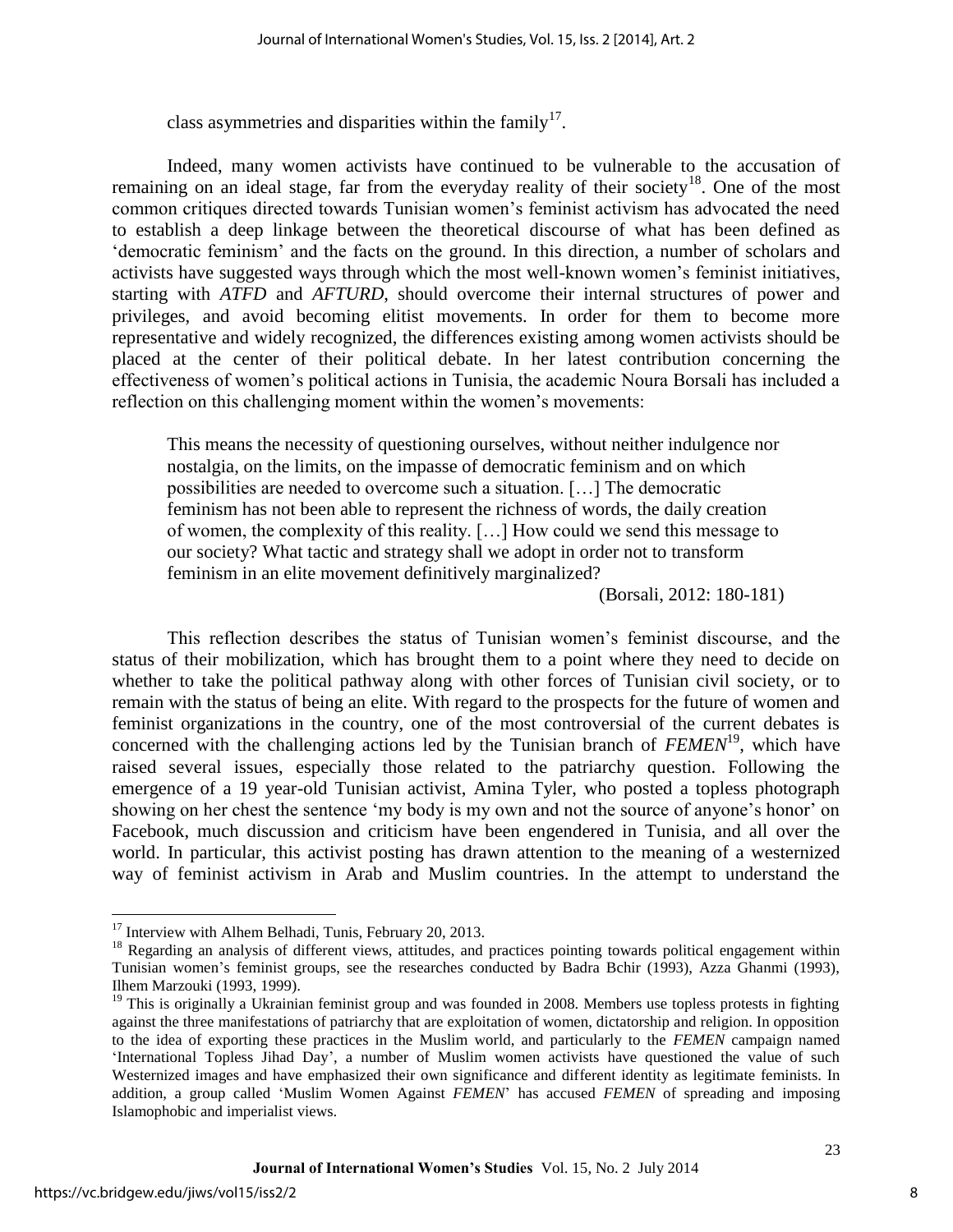effectiveness along with the diverse consequences of such protests emerging within the MENA region, the internal debate that has followed this event has represented an alternative starting point for the identification of potential political tools for use by women activists working in a common direction to overcome any form of gendered violence.

#### **Secularism and religion: focusing on women's equality and their rights**

The concerns expressed by the Tunisian women activist interviewees provide glimpses of what their political inclusion within the ongoing transitional process means to them. In the present situation, internal divisions have appeared between the secular side, who is afraid of the resurgence of Islam in Tunisian society, and the other section of society, the Islamists, who have to face thorny problems related to the economic situation, increasing unemployment, and matters of justice and political reconciliation<sup>20</sup>.

Referring to a wider context, the prominent feminist scholar Margot Badran has expressed the view that if women continue to take such post-revolution activities forward, it is necessary for them to be aware that they are implicated in an ongoing process of transformation in which the opposing forces involved are not composed of those with secular and religious visions, and that the decisive dispute will instead be between the supporters of patriarchal ideas and the defenders of an egalitarian status (Badran, 2011: 78-87). In relation to the Tunisian context, it is necessary to understand all the different components, reasons and perspectives that have characterized Islamist women's movements, claiming recognition of both their religion beliefs and their public role in society. As Iqbal Al Gharbi had already explained before the revolution with reference to Islamist women activists:

On the one hand, these women develop a rational discourse such as other political activists. On the other hand, their political-religious engagement represents a social consequence that reveals a social unease, a psychological and sociological crisis in which women from the Arab-Muslim world live. As a matter of fact, women's condition concentrates all the contradictions of a cultural community divided between the modernity project and the historical anchoring of Islam into the tradition.

(Al Gharbi, 2007)

The core issue, especially in the post-revolutionary narrative, has been represented by the public position of Islamist women's organizations and their relationships with political parties, and the impact of these on the enlarging social base of women's activism. This can be explained as an outcome of the flourishing of the Islamic-based activism that has increasingly converged with historic secular women's activism. Such a political success has frightened most secular women, who have been worried about the consequences of the growth of an Islamic discourse which has characteristics and goals which can be in conflict with those of the liberal and feminist one, and who have been afraid of losing the ground they have gained since their independence in terms of personal freedom and human rights.

With regard to women's representation in Islamist parties and particularly in *Ennahda*, it

 $\overline{a}$ 

<sup>&</sup>lt;sup>20</sup> This point has become fundamental for the resolution of the increased tensions within Tunisia, particularly after the political assassinations of the main leaders of the opposition, Chokri Belaid and Mohammed Brahmi, respectively in February and July 2013.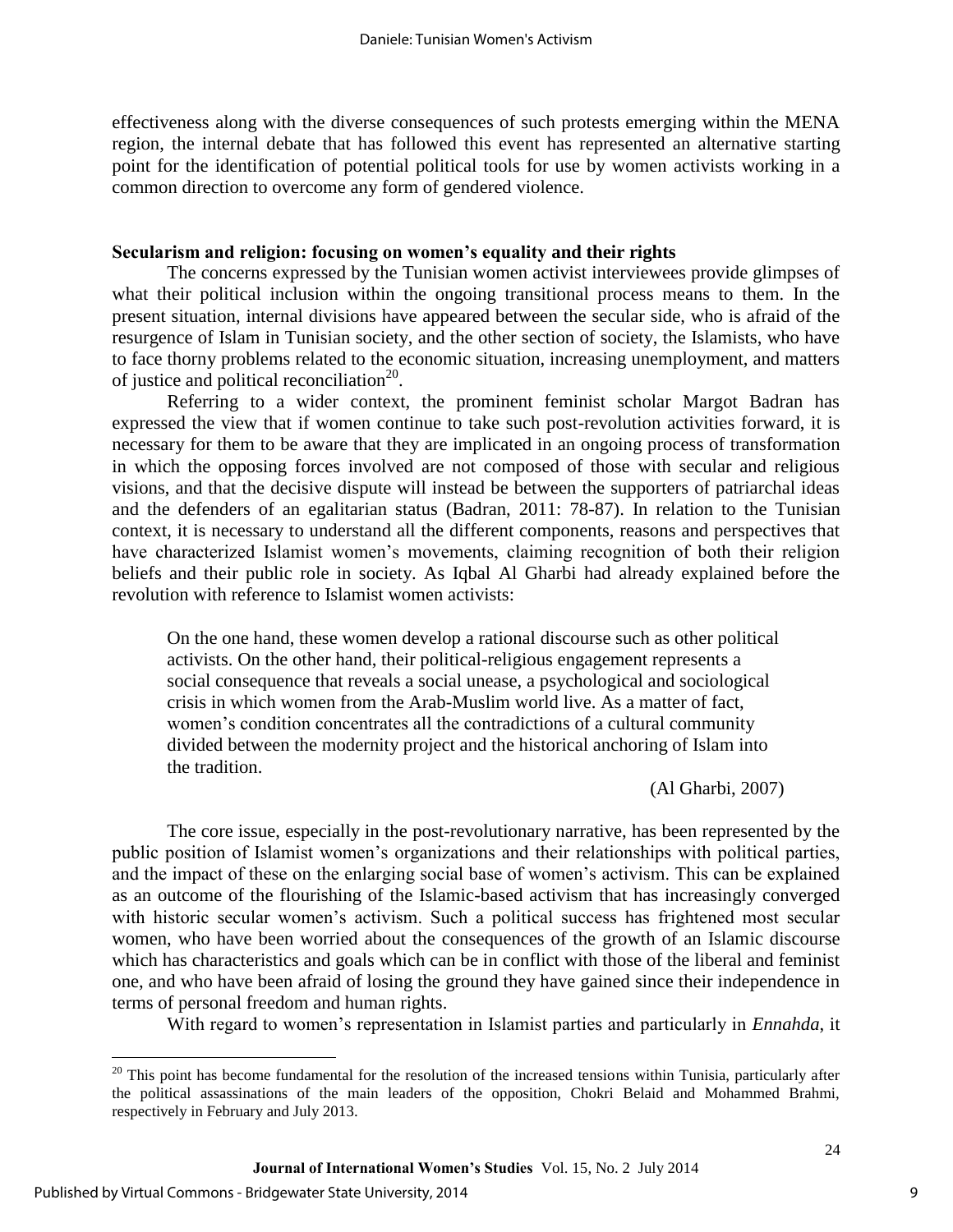is recommended to focus on two key factors: the increasing number of participants and the reasons why these activists have become involved in the political scenario. In such a framework, the main cause has been the disenchantment of numerous women with the process of democratic transition that has been blocked by the current impasse. Furthermore, numerous women had already developed a political consciousness and decided to join in *Ennahda*, whilst their husbands, brothers and sons were in prison as a result of the politics of oppression pursued by Ben Ali (Marks, 2011).

Resulting from experiences of violence, discriminations and arrests, an example of this kind of Islamic activism is embodied by the *Tunisian Women Association*, which is based in Tunis and was established just after the revolution in April 2011 with the purpose of improving women's knowledge (especially those women who live in situations of socio-economic adversity such as poverty, illness, divorce and prison) by making them aware of their effective roles in the development of their society<sup>21</sup>. As the president of this association, Ibtihal Abdellatif, and the general secretary, Mounira Ben Kaddour, explained:

We are Tunisian women, we define ourselves as Tunisian activists. At the same time, we are Muslim. We do not like the term 'Islamist', since it has been used in disparaging ways and often linked to the 'terrorist' one. We are struggling for all Tunisians, women and men. We are dealing in particular with women exprisoners who were oppressed by the previous regime and who suffered both mental and physical tortures. Today we are working on more than 400 political prisoners' dossiers […] In many cases, other women's and feminist organizations did not want to know the reality of what Tunisian Muslim women had to suffer during their struggles against the regimes of Bourghiba and Ben  $\text{Ali}^{22}$ .

Unlike other similar realities in the MENA region, the Islamic feminist discourse<sup>23</sup> in Tunisia has not yet advanced to a significant extent. However, in some cases Tunisian Islamic feminists have advocated reinterpreting the Qu'ran and Sunna on the subject of women's rights and gender equality, and have focused their political engagement on reshaping a social agenda in support of underprivileged people. As Islamic women activists, they have recognized the most serious challenges to be faced in relation to achieving social justice. In following the path that has already been examined in the previous paragraph, the dynamics of this discourse have been extended by the assertions that secular feminist movements have been accused of speaking mostly to their elite and not to the poorest social classes of Muslim communities.

Such perspectives on Islamic women's activism have arisen as a sort of re-appropriation of religious and cultural identities since, after so many years of dictatorship, they can now finally follow and publicly manifest their own expressions (Gray, 2012: 286). In the ongoing transitional period, on the one hand, some women activists from different backgrounds have tried to further their own struggles by seeking internal support for continuing on their alternative

 $\overline{a}$ 

<sup>21</sup> *Tunisian Women Association* brochure, February 2013.

<sup>&</sup>lt;sup>22</sup> Interview with Ibtihal Abdellatif and Mounira Ben Kaddour, Tunis, February 21, 2013.

<sup>&</sup>lt;sup>23</sup> The concept of 'Islamic feminism', its theoretical basis and its practical examples in the current women's political activism have been at the core of an increasing number of academic debates led both by Western scholars and within Muslim countries. Adopting a critical approach towards male-dominated Islamist parties as well as Western secular feminist women's movements, Islamic feminists have particularly addressed patriarchal and conservative interpretations of Islam. For the essential literature on this topic, see: Margot Badran (2002), Fatima Mernissi (1985), Valentine M. Moghadam (2002), Amina Wadud (1999).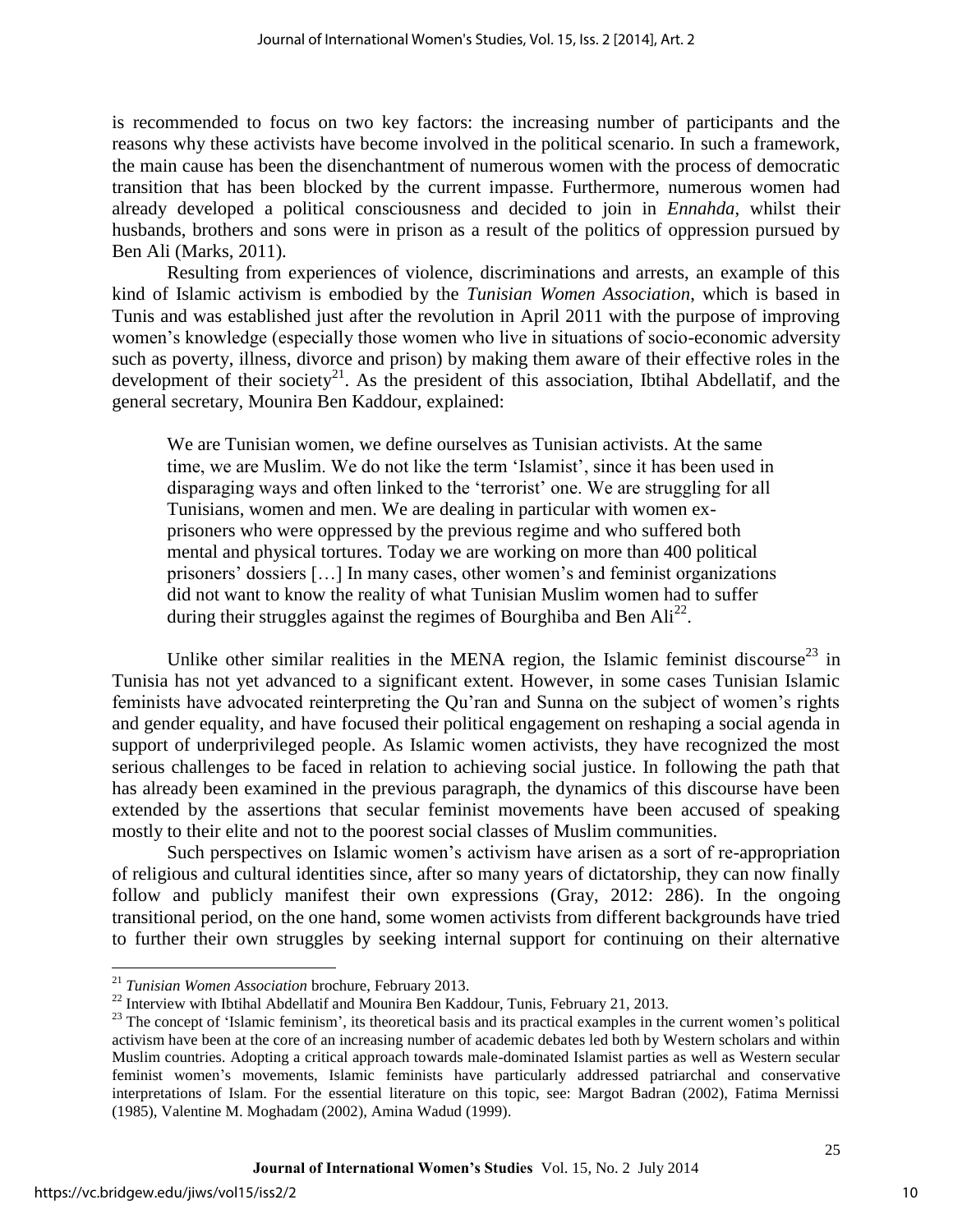political pathways and preserving their successes in terms of rights and representation (particularly the secular side), whilst on the other hand, others have proposed a reaffirmation of their religious values as a consequence of the downfall of the regime.

#### **Women's joint political initiatives in the Mediterranean: a feasible cooperation?**

In line with the analysis suggested in this paper on the current status of Tunisian women's activism, another central characteristic developed from the earliest times of their political involvement is represented by the fact that these activists, particularly those belonging to the *Association Tunisiennes des Femmes Démocrates*, have promoted alliances with other autonomous women's feminist organizations from Europe and other Arab countries. An example of this alliance-building occurred in 1991, when, together with women activists from Morocco and Algeria (under the sponsorship of UNIFEM) they created the so-called *Collectif 95 Maghreb-Egalité* which resulted in the publication of several reports<sup>24</sup> directed towards the encouragement of gender equality. Since that time, participation in transnational networks has represented a significant part of the Tunisian women's agenda (Gilman, 2007: 105-107). Such historic examples of alliance-building have emphasized the importance of understanding women's and feminist backgrounds as dynamic social forces that claim representation and responsibility within their own society, and, at the same time, that suggest mutual relationships and cooperation towards other women's realities.

This trend of developing alliances has led women's organizations towards the formation of a new configuration of political strategies and practices to be conducted in the Maghreb as well as with the other side of the Mediterranean. Looking at the significance of these women's joint actions, it is essential to reflect on the linkage between local and global dimensions from a transnational perspective, which is capable of relating both to their politics and to the various forms of oppression with which they have to live. Although a sensitive and political closeness extending across borders has been demonstrated in a few cases, women's joint transnational projects in the Mediterranean are still seen as ideal processes, rather than being well-established practices on the ground within Tunisian civil society.

Reflecting on this debate, it is necessary to bear in mind two of the most remarkable analyses which have examined what can (and cannot) be considered meaningful in terms of transnational women's politics, and apply these analyses to the specificity of Tunisia. Firstly, the anthropologist Ruba Salih has maintained through her research on transnational women's networks in the Middle East and in Europe that the growing up of effective forms of transnational initiatives has usually required a political agenda based on:

The development of new political subjectivities advocating for change and reforms, and simultaneously, the assertion of the cross-border nature of women's affiliations, loyalties and political sensibilities.

(Salih, 2010: 56)

Secondly, and more centered on the Tunisian case, the study conducted by Lilia Labidi has underlined how the historical context of Tunisian women should have given them the

 $\overline{a}$ 

<sup>&</sup>lt;sup>24</sup> The *Collectif* has produced, published and distributed a number of publications which were concerned mainly with their position towards the Personal Status Code and its related issues. However, under the former regimes, it was very risky for them to be able to disseminate such information widely among the Tunisian people.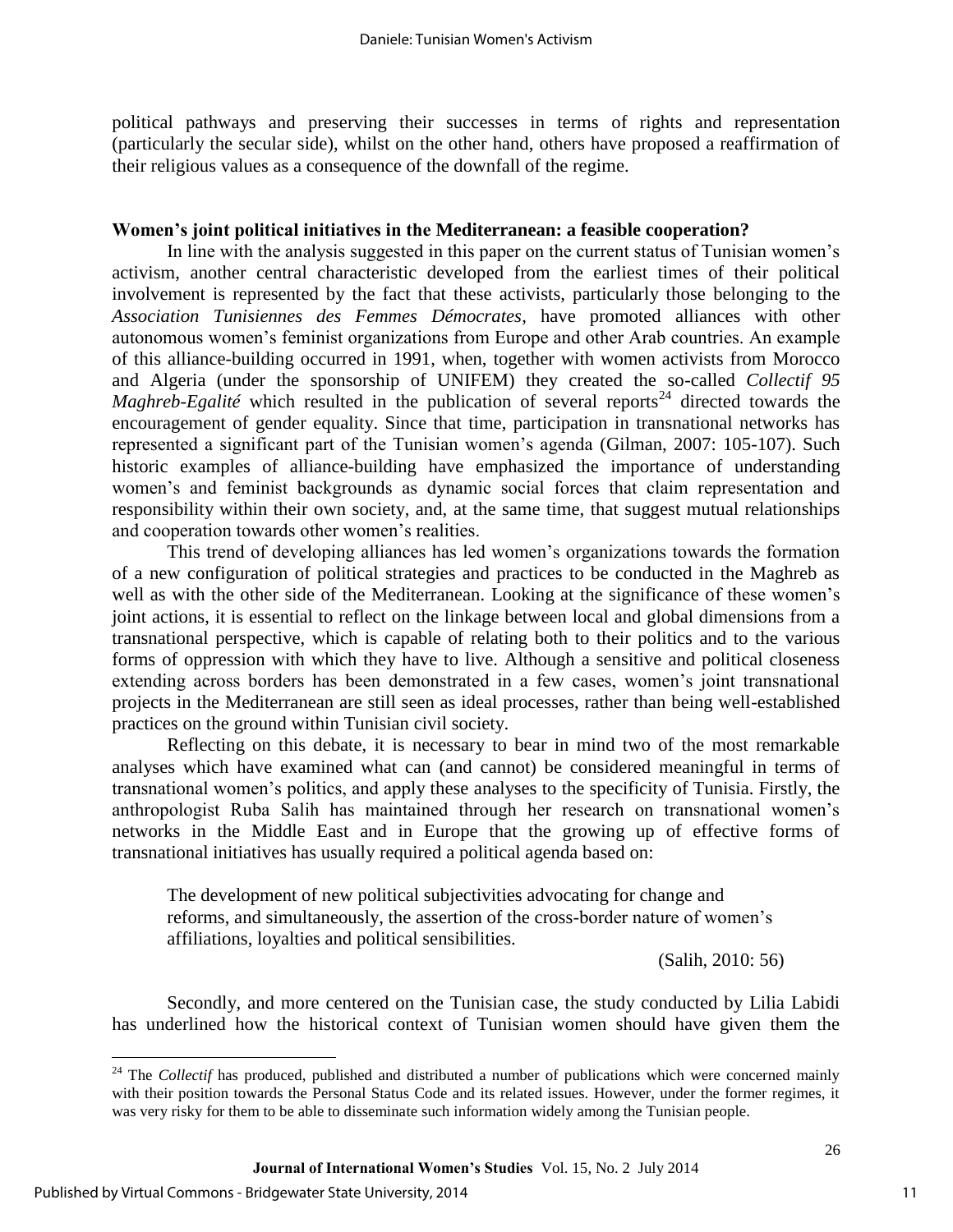opportunity to move towards 'humanist feminism', as both a legal and a political subject, with the aim of establishing a Maghrebi women's network (Labidi, 2007). Especially after the revolution, Tunisian women activists have been able to lead such projects by drawing on similar experiences from the region, particularly the Moroccan women's struggle for the reforms of the Mudawwana. On the one hand, such political changes from the national to the transnational level can be seen as an influence for good with regard to internal relations in Tunisian women's organizations, whilst on the other hand, these transformations have created new paradoxical scenarios. However, these transnational approaches and practices have not yet taken root in a widespread way among Tunisian women feminist activists, as can be seen from the declarations of several of the women interviewees working in different contexts.

In a parallel way, in the revolutionary aftermath the growing number of international organizations funding similar projects in Tunisia has transformed their structures and strategies, increasing what has been defined as the 'NGOization'<sup>25</sup> of Arab women's movements. A significant consequence emerging after the January 14 revolution has been represented by examples of grassroots women's activism promoting and coordinating an equilibrium between their politics and their external aid support, which brings with it the risk of corruption within civil society. On this topic, all the interviewees have expressed their awareness concerning such prospects, and many of them have distanced themselves from the paternalist view often manifested by the declarations of international donors.

Moving to the institutional level, since 1995 the Euro-Mediterranean Partnership (EMP), also named as the Barcelona Process, has been developing joint projects between the European Union and several countries in the Southern Mediterranean, with a special focus on human rights programs, and above all on women's rights and gender equality. Also in this context, the *ATFD* and *AFTURD* organizations have led several initiatives dealing with the active participation of women in the implementation of institutional reforms as well as their emancipation in the socioeconomic spheres<sup>26</sup>. The president of *AFTURD*, Radia Ben Zekri, has contextualized the issue of international aid in the case of Tunisia, explaining that:

It is a very complex topic due to the fact that most European countries have sustained the regime of Ben Ali (especially regarding his policies against the Islamic wave and towards modernity). We are working with the European Union, as we are part of EUROMED platform, along with the most progressive experiences of European civil society. On the other hand, we have to continue with our own aims and projects, without losing our perspectives under the logic of external funding<sup>27</sup>.

Concerning further international projects, the European Commission, together with the United Nations Entity for Gender Equality and the Empowerment of Women, launched a new

 $\overline{a}$ 

<sup>&</sup>lt;sup>25</sup> A term introduced by the scholar Islah Jad regarding the debate on women's organizations and their ties to international donors: 'it has sometimes been viewed as a new and growing form of dependency on the West, and as a tool for the West to expand its hegemony. […] What NGOization means is the spread of a different form of structure for women's activism, one which limits the participation of women at the local level to 'their' organization. NGOization also limits the struggle for national causes to 'projects' geared to priorities set by an international discourse without diversity, and fragments the accumulation of forces for social change'. See Islah Jad (2004).

<sup>&</sup>lt;sup>26</sup> Interview with Gianandrea Villa, who is responsible for the Civil Society and Decentralized Cooperation Department of European Commission, Tunis, February 18, 2013.

 $^{27}$  Interview with Radia Ben Zekri, Tunis, February 19, 2013.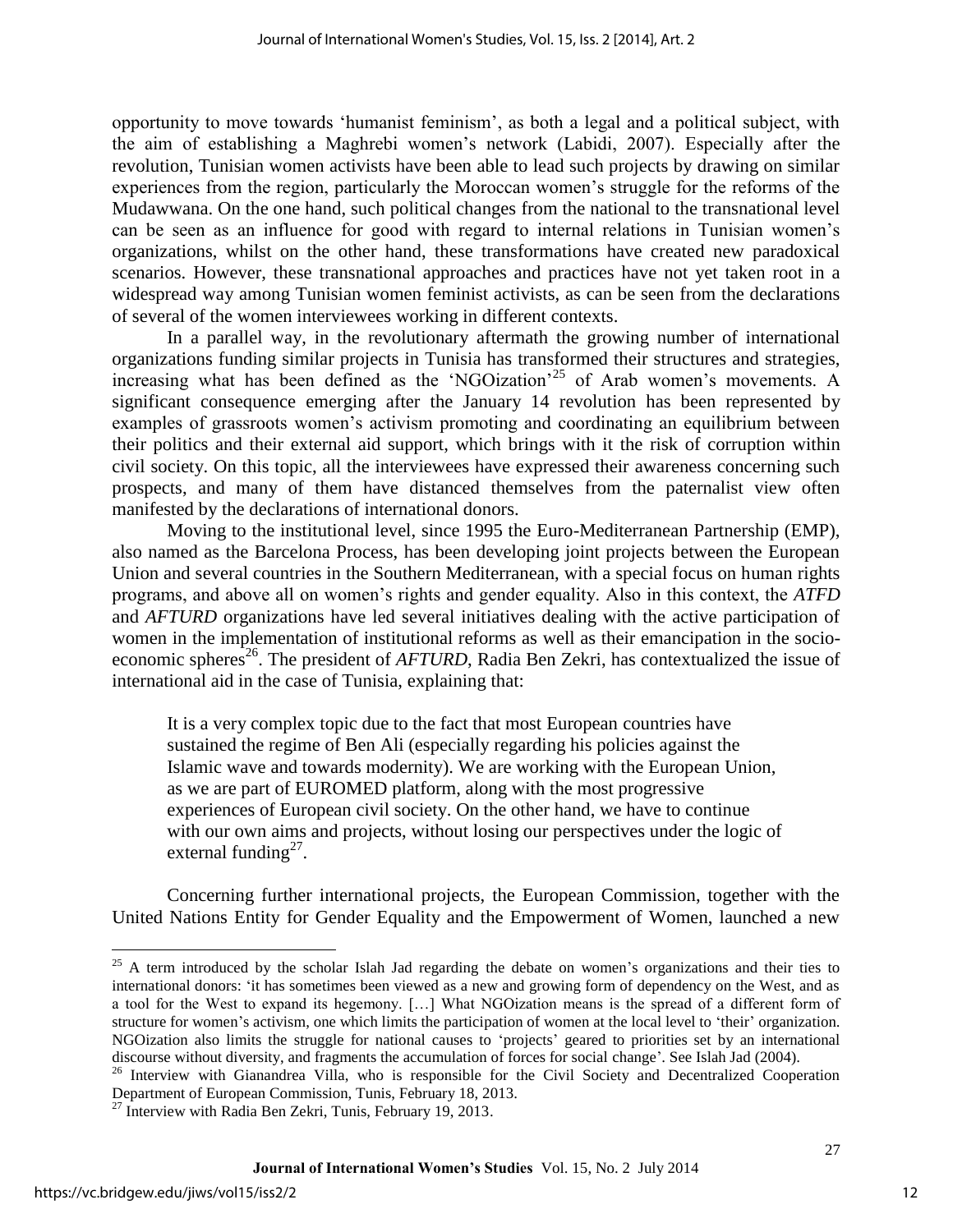regional partnership called *Spring Forward for Women* in October 2012, with the aim of encouraging the empowerment of women in the Southern Mediterranean. The European Commissioner for Enlargement and European Neighbourhood Policy, Stefan Füle, has explained the importance of the *Spring Forward* initiative in promoting the active engagement of women in decision-making as well as in women's political and economic rights:

Women in Tunisia were at the forefront of their revolutions. Arab women, like all women around the world, have a crucial role in shaping the evolution of their societies and hence the future of their countries. We need to ensure that women's voices remain at the heart of the transformation process, so that Southern Mediterranean countries continue to strengthen the inclusive nature of the transition and respond to the calls of Arab women for dignity. I hope that Spring Forward will be a significant boost in this endeavour<sup>28</sup>.

In effect, this has meant that in the wake of the Arab revolutions the European Union, in cooperation with its member states and other international partners, has acted to address the role of local civil society organizations as major players in the process of reforms and changes taking place in the Neighbourhood countries<sup>29</sup>. Nevertheless, by managing the reinforcement of civil society and citizens' participation in the democratic transition processes, similar policies can be called into question, since they have engendered further forms of dependency and have increased pressures on the region.

Related to the debate on democratization and the human rights agenda in the Arab world, the role of international aid has been often criticised as being far away from the local setting, and pushing the participants towards a process of professionalization and bureaucratization of civil society. Similarly in Tunisia, the dependence on foreign funding has produced distorted consequences, making it difficult for autonomous politics to operate in such a context. As Salih and Labidi have already called attention to in their researches, international funding has put pressure on the advancement of transnational women's initiatives, by generating new kinds of asymmetric relationships. This has often meant that the most valuable founding principles of women's activism, that is their autonomy from both internal and international powers, has been compromised.

#### **Conclusion**

 $\overline{a}$ 

Since the beginning of the revolution, Tunisian women's political activism can be seen to have played a prominent role and to have taken diverse directions towards restructuring the significance of women's engagement with civil society. This political activism has been involved in two interrelated battles, one with the traditional patriarchal system, and one to pursue the liberation of the country following decades of dictatorship. As the director of the *Institut CREDIF*, Dalenda Larguèche, has written in an editorial published in their quarterly review:

<sup>28</sup> Stefan Füle, *EU Press Release* (Brussels, 17 October 2012).

<sup>&</sup>lt;sup>29</sup> Considered to be a fundamental EU standpoint, the support to civil society aims at developing advocacy, monitoring and participating effectively in policy dialogues. This can be also implemented through the assistance of EU political parties, trade unions, foundations and relevant NGOs. See *Joint Communication to the European Council, the European Parliament, the Council, the European Economic and Social Committee, and the Committee of the Regions: A Partnership for Democracy and Shared Prosperity With the Southern Mediterranean* (Brussels, 8 March 2011).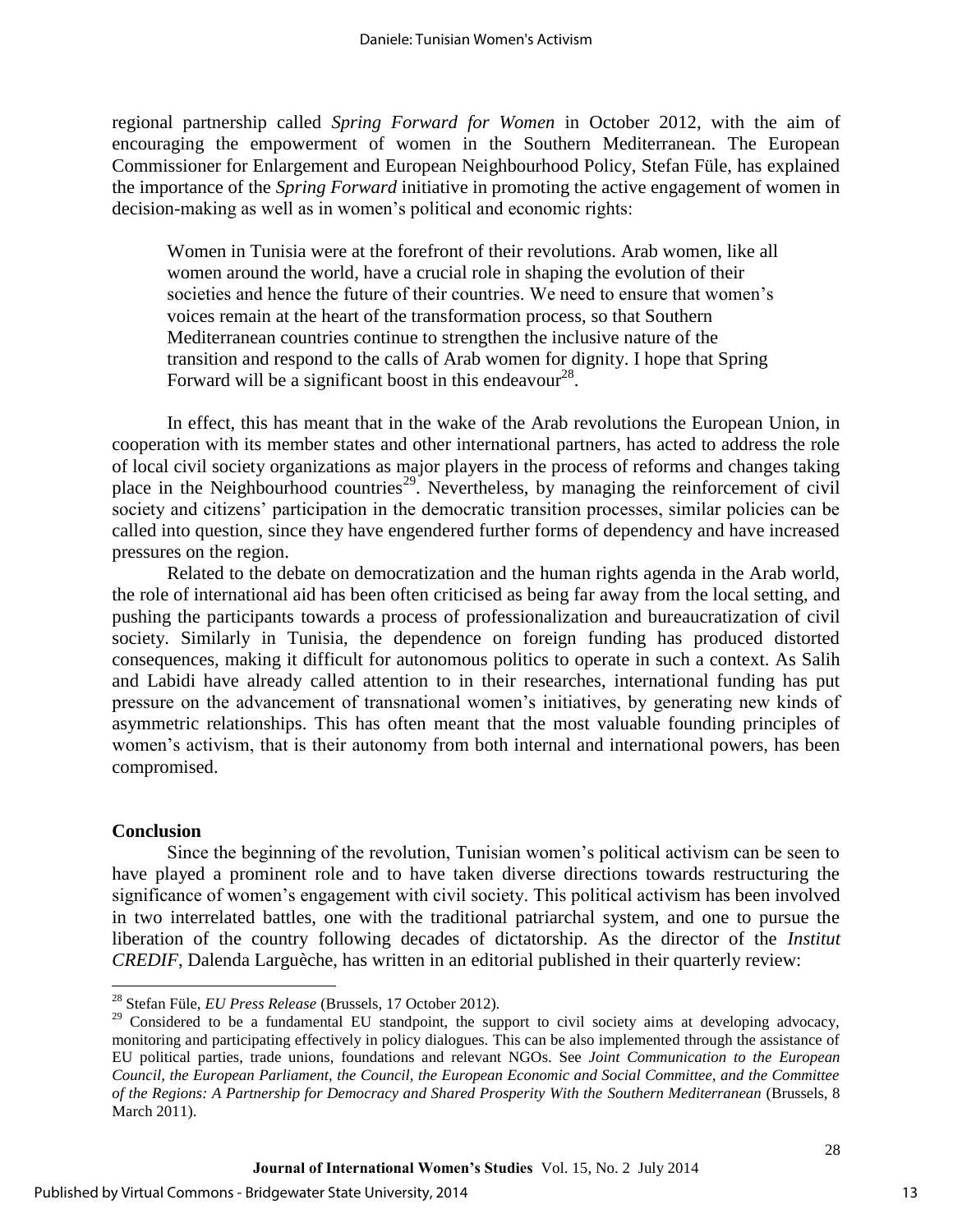We believe that our society is suffering from a deep identitarian discourse that has put once again on the public scene the women's issue of their rights and roles. [...] Women from institutions, associations, political parties, syndicates are determined to write down their rights for a renewed Tunisia and to reinforce their struggle for equality. Equality of rights, of opportunities, this is the real object of reaching citizen equality for the entire society.

(Larguèche, 2012: 3-4)

Equality of rights and of opportunities does in fact remain the key issue for the accomplishment of a transition in which the whole of the Tunisian people is involved. Larguèche's analysis gives a detailed representation of the reality experienced by Tunisian women, in which they suggest moving beyond past and present struggles, to fight above all against the lack of security, the increase of violence and fear in the future, and to weather the political turmoil. In relation to a broader picture of the most recent worldwide revolts, Tunisian women's initiatives can be described by using what has been called 'presentism' in order to point up the inclusion of heterogeneous women's experiences at the specific time of the revolution<sup>30</sup>. This has been true for those Tunisian women activists who have provided a multifaceted presence in the protests, as the interviewees have illustrated the fact that women from different histories, backgrounds, social classes, religious beliefs and political engagements have been united in common actions. Despite their strong cohesion during the earliest phases of the uprising, just a few months after Ben Ali's downfall some divergences based on the differences listed in the previous sentence have progressively emerged.

Contrasting such internal divisions can be crucial to overcoming the misleading dichotomy between modernity, Islam and tradition in order to understand in depth the transitional process in which all Tunisian women are involved. Women's rights have become the core issue at the center of the agenda for an egalitarian society both at grassroots and institutional level, but it is also necessary to take account of the emerging political role of Islamic women's organizations. In fact, excluding either one side or the other is not possible, since the majority of women activists interviewees have stressed their belief in struggling for their rights in terms of these rights belonging to all Tunisian women as a common denominator of the country. Nonetheless, as pointed out by Iqbal Al Gharbi:

At present, there are neither common initiatives nor projects between Islamic women and secular women. Even though the vice-President of the Assembly, Meherzia Labidi-Maiza from *Ennahda*, has suggested creating a united working group between Islamic and secular women, such an idea has never been applied to the current reality. In my opinion, it is difficult since they have very different projects regarding our society. However, we need to find out a common ground where all Tunisian women could work together to face such ongoing challenges and obstacles $31$ .

 $\overline{a}$ 

 $30$  Scholars Chiara Bottici and Benoît Challand have spoken of such specificities in relation to the Arab revolutions, explaining that 'people did not protest for their own sake and interests alone. They were unified and willing to assume the attendant risks for other socially vulnerable segments of society. […] Presentism is a philosophy that stresses the priority of the present as well as method of deliberation and dialogue chosen by the people occupying public squares: action is here and now, no deferral is acceptable' (2012).

 $31$  Interview with Iqbal Al Gharbi, Tunis, February 20, 2013.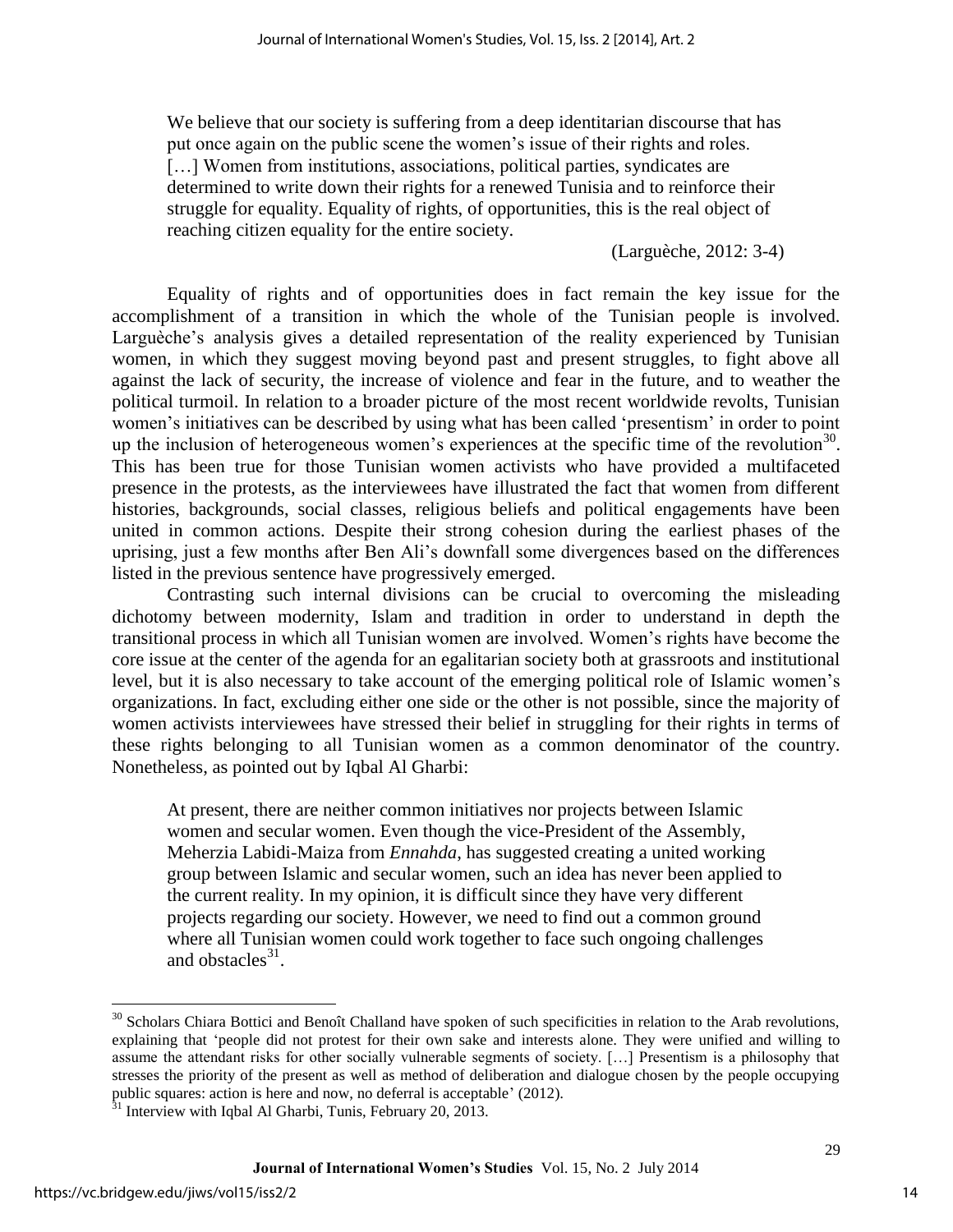The most recent reality has shown the different ways in which secular and religious women activists have experienced their own conflicts, with the former accusing the latter of not doing enough to defend the well-established women's constitutional rights, and the latter pointing the finger at the elitist perspective offered by the former. In a situation of postrevolutionary socio-political transformations, a complete freedom of expression in Tunisia has not yet been achieved, while increasing episodes of political violence, leading up to the assassination of the leaders of the *Unified Democratic Nationalist* party Chokri Belaid and of the *People's Movement* Mohammed Brahmi, have engendered more instability and uncertainty in the transitional process. However, the contribution of women to the revolution should be considered from a wide ranging perspective, given that they have been an inspirational source for the reformist movements and for the intellectual renaissance of the country, whilst seeking to further their historic issues about women's role in the family as well as in the public sphere.

As for the intricate matter of international aid, in the aftermath of the uprising, a number of grassroots associations and NGOs have been influenced by external donors through the imposition of projects and programs which were not well-contextualized within the complex situation on the ground. In the majority of cases (and what has emerged from the interviewees) Tunisian women activists have preferred to continue joint initiatives with the international partners they have previously engaged with, rather than starting new forms of cooperation, maintaining a critical view of the significance of international aid. In such a pathway, Tunisian women activists are also facing up to another challenge in the quest for justice and nondiscrimination. At the center of their efforts to move forward with a democratic transition, a few examples of transnational politics involving Tunisian women and other activists from different regions in the world have emerged. As demonstrated during the World Social Forum organized in Tunis in March 2013, on the one hand women's political participation has been carried on whilst preserving most legal and social gains achieved over the years and, on the other hand, it has encouraged further struggles against any patriarchal perspective.

Although a general scepticism along with worries about the future may inhibit further improvement of rights and freedom, the majority of the women interviewees firmly believe in keeping on with their actions, striving towards women's citizenship as a guarantee of human rights and an essential contribution to democracy, and seeking to involve younger generations of women in the daily politics of their society. Towards such a prospect, this ongoing process can be recognized as an advance, in spite of a number of imperfections and future challenges which have to be faced in moving to the new direction in which the whole country should be heading.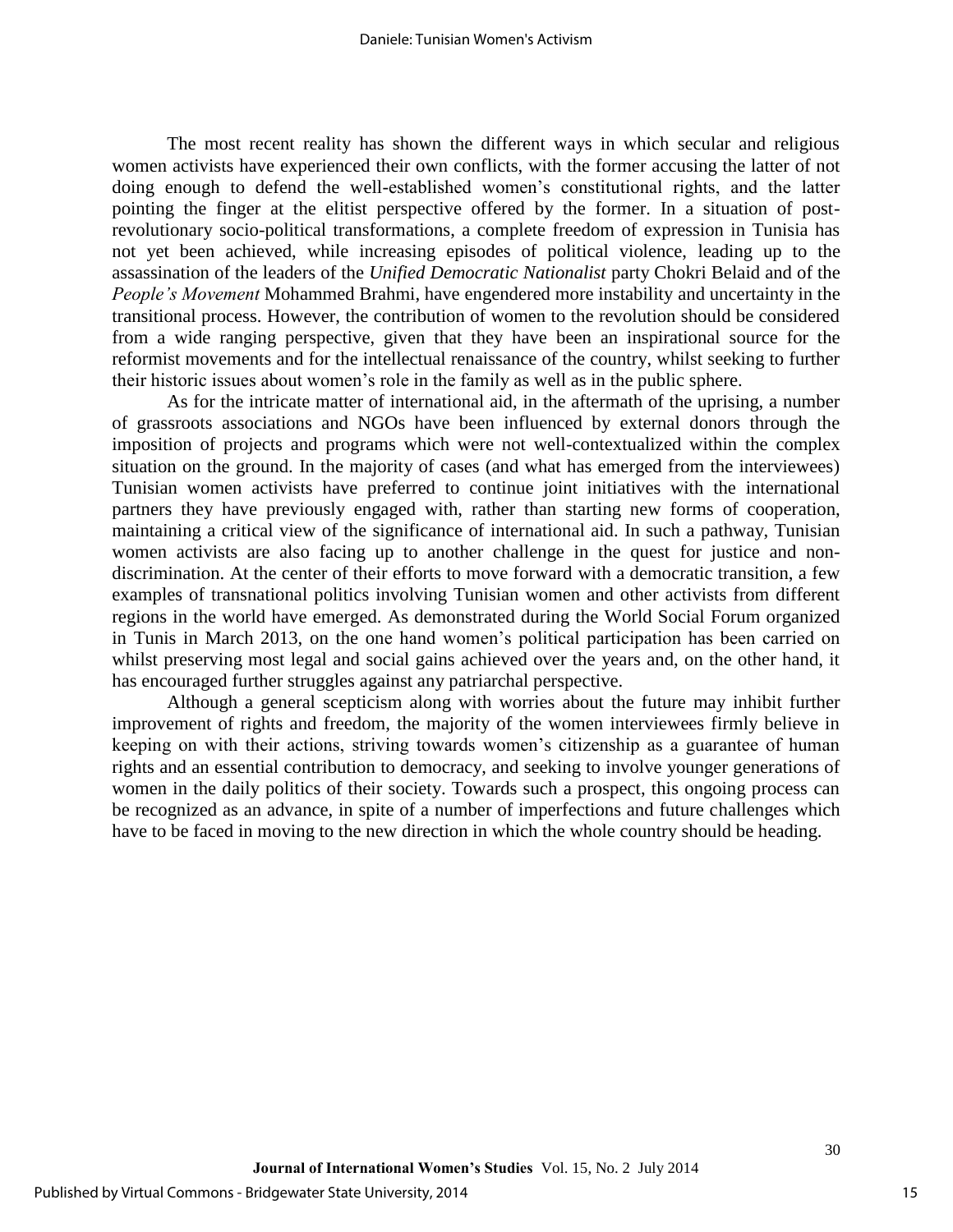### **References**

- Al Gharbi, I. (2007). Les femmes dans les mouvements islamistes: alienation ou tentative de libération? *Middle East Transparent*, 4 February.
- Badran, M. (2002). Islamic Feminism: What's in a Name? *Al-Ahram Weekly*, 569.
- Badran, M. (2011). From Islamic Feminism to a Muslim Holistic Feminism. *IDS Bulletin*, 42, 78-87.
- Bchir, B. (1993). L'enjeu du féminisme indépendant en Tunisie: models et pratiques. *Cahiers du Cérès*, 21.
- Bessis, S. (1999). *Femmes du Maghreb*. Paris: JC Lattès.
- Borsali, N. (2012). *Tunisie: Le défi égalitaire. Ecrits féministes*. Tunis: Arabesque.
- Bottici, C., Challand, B. (2012). Civil Society in Revolt: From the Arab Spring To Occupy Wall Street. *Jadaliyya*, 30 October.
- European Union (2011). *Joint Communication to the European Council, the European Parliament, the Council, the European Economic and Social Committee, and the Committee of the Regions: A Partnership for Democracy and Shared Prosperity With the Southern Mediterranean*. Brussels, 8 March.
- European Union (2012). *Press Release*. Brussels, 17 October.
- Ghanmi, A. (1993). *Le mouvement féministe tunisien: Témoignage sur l'autonomie et la pluralité du mouvement des femmes (1979-1989).* Tunis: Chama.
- Ghannouchi, R. (1993). *Muslim Woman in Tunisia: Between Qu'ranic Directives and Realities of Tunisian Society* [Al-Mar'ah al-Muslimah Fi Tunis Bayna Tawjihat al-Qur'an Wa Waqi' al-Mujtama at-Tunisi]. Kuwait: Dar al-Qalam.
- Gilman, S. E. (2007). Feminist Organizing in Tunisia: Negotiating Transnational Linkages and the State. In V. M. Moghadam, *From Patriarchy to Empowerment: Women's Participation, Rights and Movements in the Middle East, North Africa and South Asia*. New York: Syracuse University Press.
- Gray, D. H. (2012). Tunisia After the Uprising: Islamist and Secular Quests for Women's Rights. *Mediterranean Politics*, 17 (3), 285-302.
- Haddad, T. (1930). *Our Women in Shari'a and in Society* [Imra'tuna fi 'I-sharia wa 'I-mujtama]. Tunis.
- Jad, I. (2004). The NGOization of the Arab Women's Movements. *IDS Bulletin*, 35 (4), 34-42.
- Labidi, L. (2007). The Nature of Transnational Alliances in Women's Associations in the Maghreb: The Case of AFTURD and ATFD in Tunisia. *Journal of Middle East Women's Studies*, 3 (1), 15-18.
- Larguèche, D. (2012). Mots de femmes, voix de liberté. *La revue du CREDIF*, 42, 3-4.
- Marks, M. (2011). Tunisia: Zero-Sum Game? *Open Democracy*, 15 November.
- Marzouki, I. (1993). *Le mouvement des femmes en Tunisie au XXème siècle.* Tunis: Ceres.
- Marzouki, I. (1999). *Femmes d'ordre ou désordre de femmes?* Tunis: Noir sur Blanc.
- Mernissi, F. (1985). *Beyond the Veil: Male-Female Dynamics in Modern Muslim Society.* London: Saqi Books.
- Mhdahbi, A. (2012). State Feminism in Tunisia: Reading Between the Lines. *Open Democracy*, 7 November.
- Moghadam, V. M. (2002). Islamic Feminism and Its Discontents: Notes on Debate. *Signs: Journal of Women in Culture and Society*, 27 (4), 1135-1171.